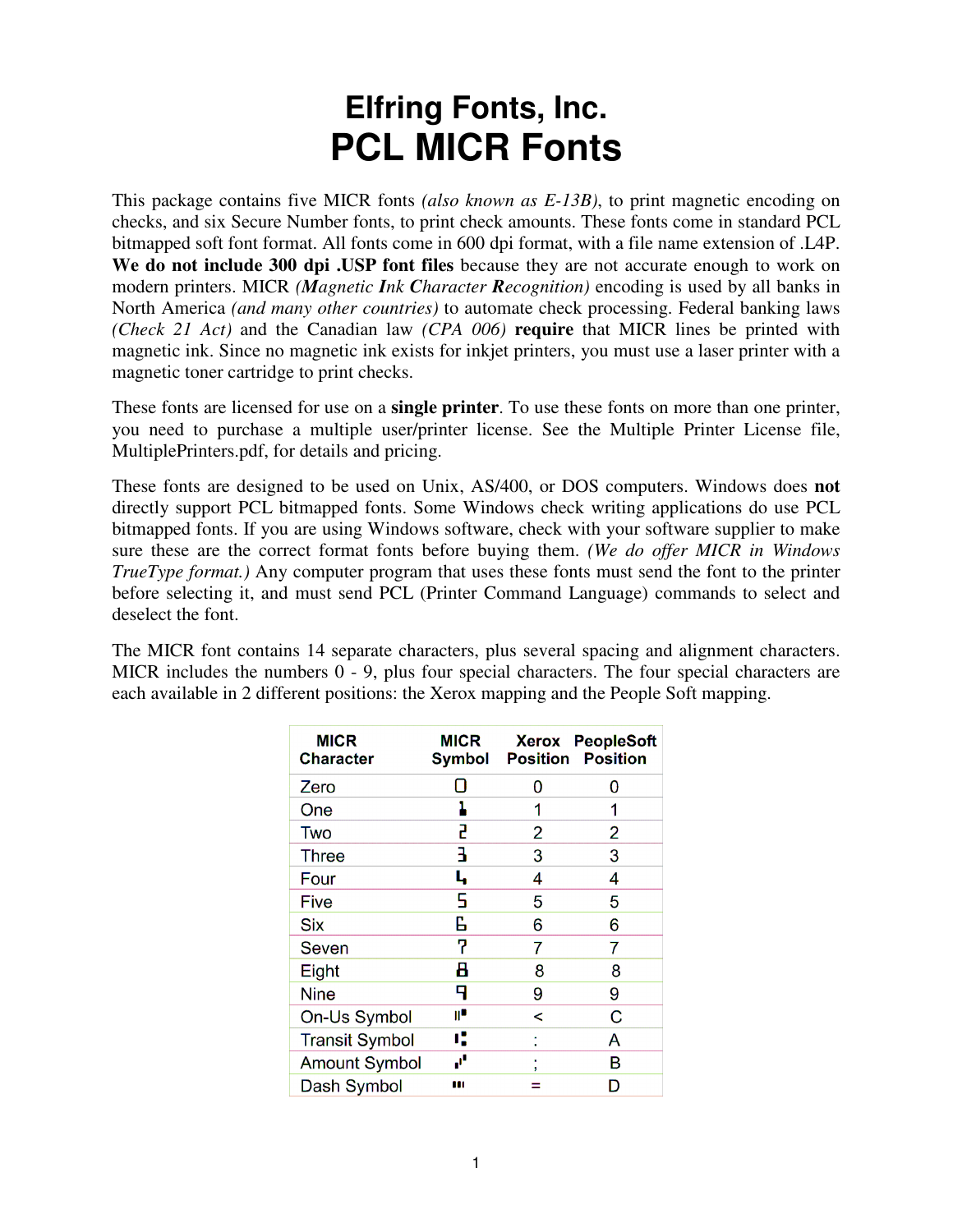## **On-Us Symbol, < or C**

The On-Us symbol tells the check reader that the next series of numbers identifies the account number, and other items. The issuing bank determines the content of the On-Us area, so the branch bank the check is drawn on may also be indicated.

# **Transit Symbol, : or A**

Each MICR line always includes two Transit Symbols. They open and close the transit field. Numbers between these fields tell the check reader the institution which the check is drawn on.

# **Amount Symbol, ; or B**

Two amount symbols tell the check reader that the numbers between them are the amount of the check. This field is usually blank and added later at the bank or under other special circumstances.

## **III** Dash Symbol, = or D

The Dash Symbol is sometimes used to separate items in the On-Us field. Its use for this purpose is not recommended. Some check readers have problems detecting it.

## **How To Use These Fonts**

We supply these MICR fonts in binary PCL soft font format. The fonts are simple binary data soft font files that resides on your computer's hard disk. To use a font to print MICR or Secure Numbers, you first send the font to your printer *(this process is called downloading).* When your application needs to print using one of these fonts, it sends a special command to the printer to switch from the normal font to the new font. You then send your data. Finally, you send a special printer command to tell the printer to return back to the normal font.

Printer commands always start with the Escape character (1B in hex, or 27 in decimal). The rest of the printer command is straight ASCII.

To return back to the default font your printer sets when it is turned on use the following PCL command:

 $<\text{Esc}>$ (3@

To summarize this process:

- 1) Send the font to your printer
- 2) Select the font
- 3) Print your MICR line or check amount
- 4) Return back to the default font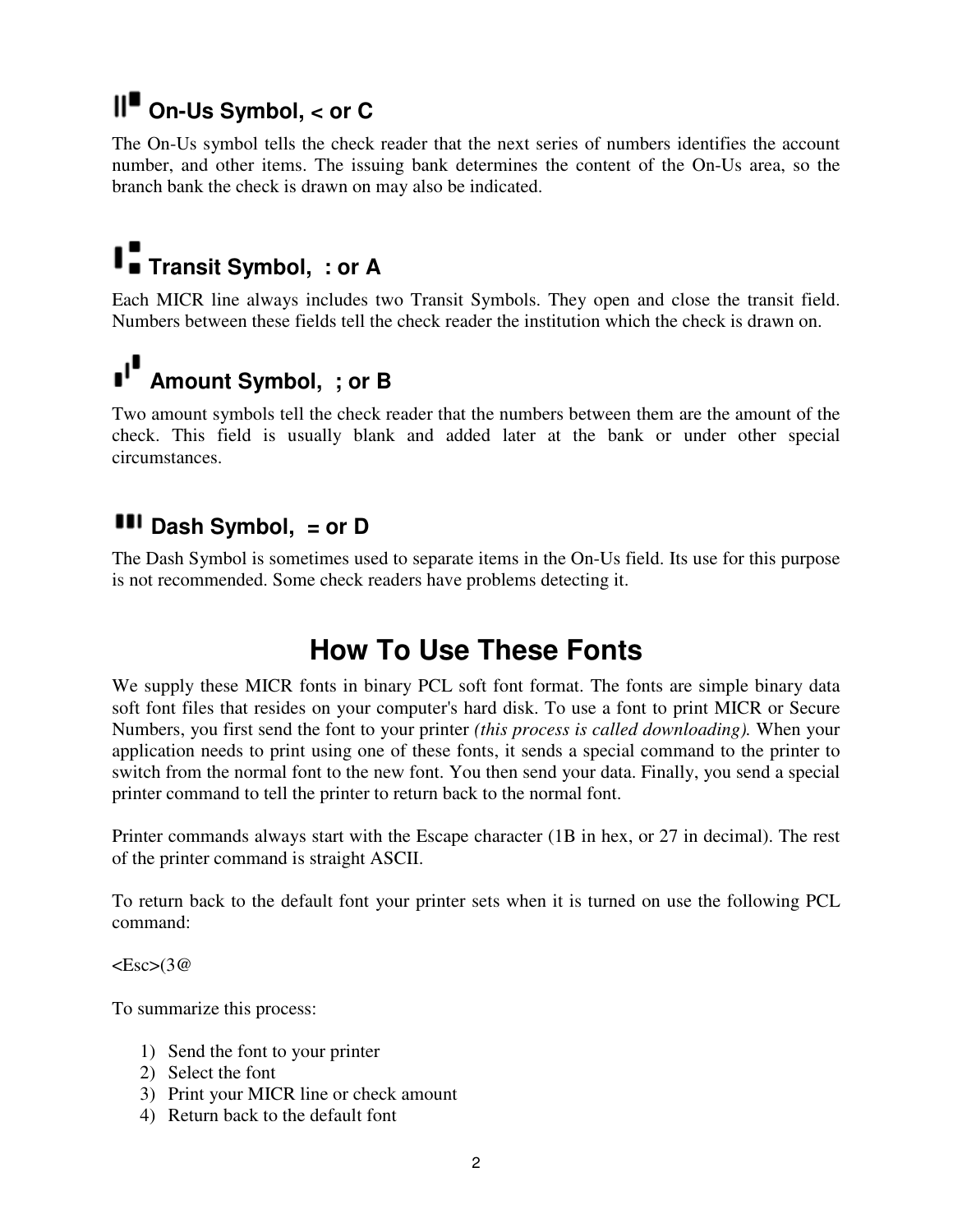## **Downloading Fonts to Your Printer**

The Windows utility program Downloadwin.exe is a Windows program that will send a font to any Windows printer. See the separate pdf manual for this product.

#### **DOS:**

The DOS utility program Download.exe will send a font from the command line or from a batch file to any parallel or serial printer. It will not work with networked printers or printers with USB connections. See the documentation file, download.txt for details on how to use this utility.

#### **Other:**

Each of these fonts must be sent to your printer (downloaded) before they can be selected and printed. If you are on a PC, you may be able to use our Download utility (see the documentation file download.txt for more information on this program) to send the fonts to your printer. If you are on a computer other than a PC, how you download a font to your printer depends on the computer you are using. Basically you need to:

- 1) Assign the font an ID number by sending the following PCL command: <Esc>\*c###D where <Esc> stands for the escape character (1B in Hex) and ### is the font ID number in ASCII, Say 10 for ID 10.
- 2) Copy the font file to the printer
- 3) Repeat step 1 above
- 4) Send the following PCL command to make the font permanent (otherwise it gets erased when you reset the printer.) Note that "permanent" fonts are lost when the power to the printer is truned off. <Esc>\*c5F

To download a font to your printer and assign it ID number 23 send:

<Esc>\*c23D copy the font file to the printer <Esc>\*c23D <Esc>\*c5F

Note that you can also select a font by the ID umber you assigned when you downloaded the font. To select a font by its ID number use:

 $<\geq$ Esc $>$ (###X

where  $\langle$ Esc $>$  is the escape character (1B hex) and ### is the ID number you assigned to the font when it was downloaded.

To select the font in the download example above with ID 23 send:  $\langle$ Esc $>$ (23X)

## **Calibration**

The MICR encoding on a check must be printed at as close as possible to 8 characters to the inch. In addition, character shapes must exactly match to their predicted size. Unfortunately, differences in paper, laser printing engines, toner cartridges, and settings can produce widely varying results. This can cause your checks to be rejected by banks. To solve these problems each MICR font from Elfring Fonts Inc has calibration characters built into it. You print sample sheets using three different MICR fonts on your laser printer, using your magnetic toner and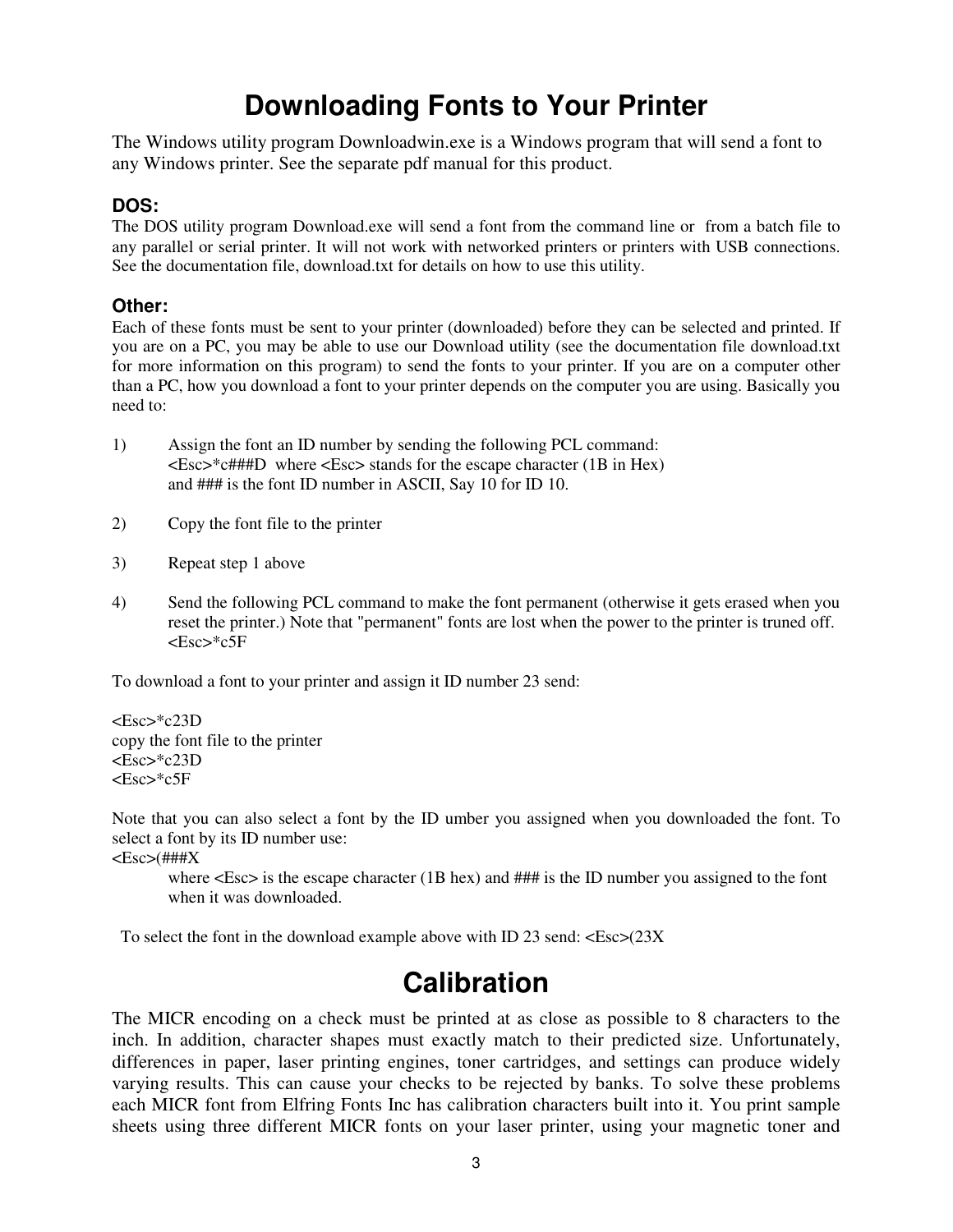paper. The results will determine which of the MICR fonts we supply should be used in your application.

This package includes a DOS batch file (calibrat.bat) that will send the three base MICR fonts to your printer and then print a sample calibration page for you to measure. (MI100A08.L4P, MI100R08.L4P, and MI100C08.L4P) If you can not run the batch file, download the three fonts listed above giving assigning them ID numbers 1, 2, and 3. Then copy the calibrat.txt file to your printer. (MI100A08.L4P = ID 1, MI100R08.L4P = ID 2, and MI100C08.L4P = ID 3)

Many MICR printing problems are related to the paper you print on. When paper absorbs moisture from the air it expands. When heated in your laser printer, the paper shrinks. This can change the length of the MICR encoding line on the page. So to start, you need to ensure that your paper is stored in a dry environment. You can preheat some paper to drive the moisture out of it. Before you perform the tests described below, print a blank page, and then use that blank page for the printing tests. This will preshink the paper.

The next thing to do is to ensure you are printing at exactly 8 characters per inch. Download one of the three base MICR fonts to your printer. (MI100a08.L4P, MI100R08.L4P, or MI100c08.L4P) Select this font and then print two lines of text, *(on the preshrunk paper)*, as follows to check the horizontal spacing of your system. (The spacing check vertical line is produced using the "|" key.) Repeat this test with each of the three fonts mentioned above.

**MI100a08.L4P** 

**MI100r08.L4P** 

01234567012345670123456701234567012345670123456

**MI100c08.L4P** 

Wait few minutes after printing the test line before measuring it. Use an accurate ruler and measure the distance between the vertical bars over the entire length of the line. It should measure very close to 6 inches long. *(Plus or minus about 3/64's of an inch.)* Pick the font that generates a line closest to 6 inches in length. This font is the one you will use for all MICR printing. If no line measures 6 inches in length, check to see that your paper contains the proper level of humidity. (Run a page through your laser printer and then run the paper back through the laser to print the sample on it again. If the length of the line changes your paper has shrunk- it contains too much moisture.)

The MICR fonts in this set are defined as follows:

| MI100A08.L4P               | MI100R08.L4P         | MI100C08.L4P $(600 \text{ dpi}, \text{LaserJet } 4, 5, \& 6)$ |
|----------------------------|----------------------|---------------------------------------------------------------|
| MICR Long                  | <b>MICR Standard</b> | <b>MICR Short</b>                                             |
| MI100L08.L4P<br>MICR Light | <b>MICR</b> Dark     | MI100B08.L4P $(600 \text{ dpi}, \text{LaserJet } 4, 5, \& 6)$ |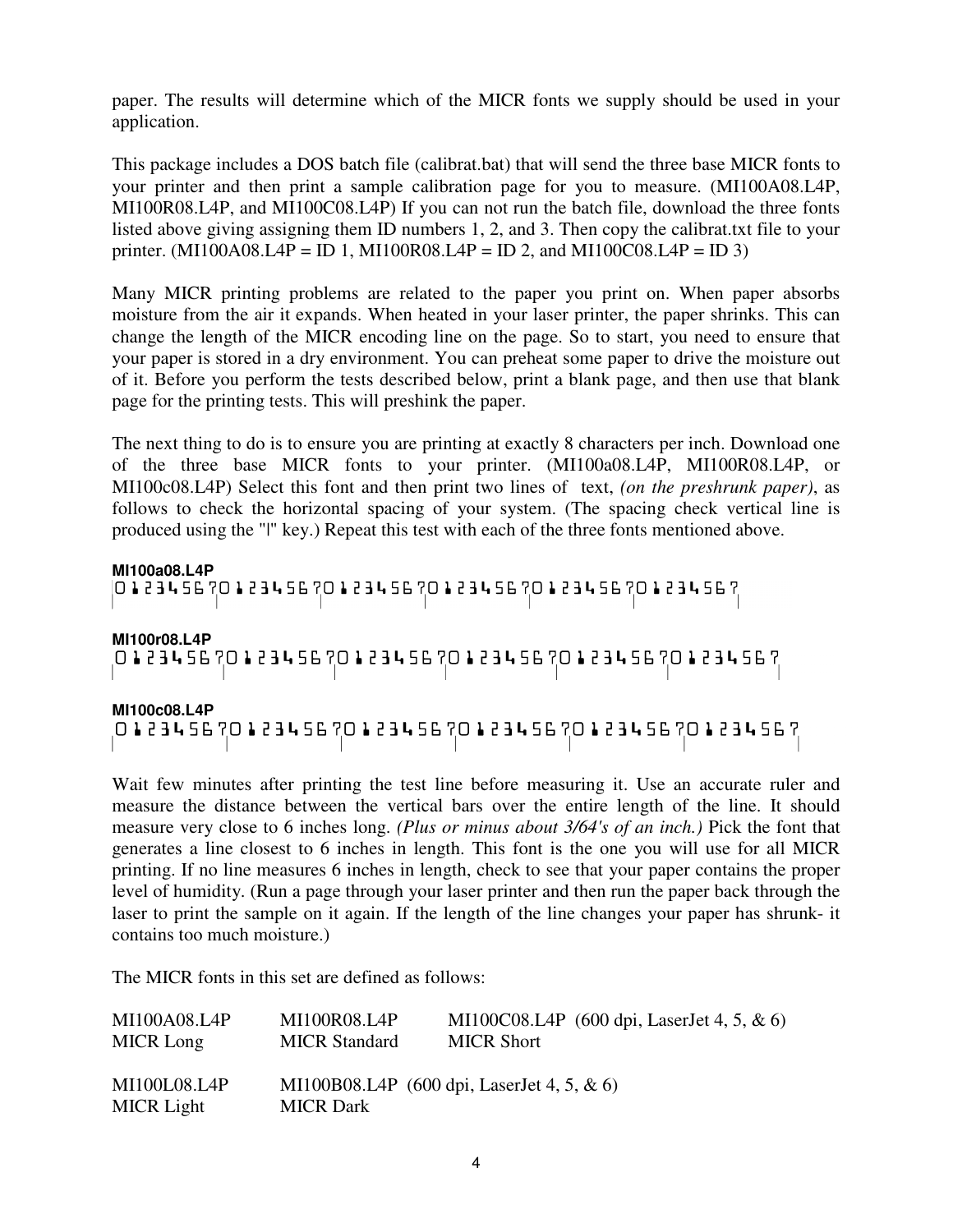## **MICR Font Selection Commands**

MI100A08.L4P Symbol Set=0U Resolution=600 Font Calling Sequence: <Esc>(0U<Esc>(s0p7.8h10v0s0b102T

MI100R08.L4P Symbol Set=0U Resolution=600 Font Calling Sequence: <Esc>(0U<Esc>(s0p8h10v0s0b104T

MI100C08.L4P Symbol Set=0U Resolution=600 Font Calling Sequence: <Esc>(0U<Esc>(s0p8.1h10v0s0b103T

MI100B08.L4P Symbol Set=0U Resolution=600 Font Calling Sequence: <Esc>(0U<Esc>(s1p10v0s3b104T

MI100L08.L4P Symbol Set=0U Resolution=600 Font Calling Sequence: <Esc>(0U<Esc>(s1p10v0s-3b104T

## **Secure Number Fonts**

This font set includes two different fonts for printing check amounts. These Secure Number fonts are designed to be difficult to alter or forge.



SD.

Secure 2

Each Secure number font includes the following characters:

 $\# \$  '( ) \*, - ./ > + [] 0 1 2 3 4 5 6 7 8 9

**DOLLAR THREE** 

## **Secure Number Font Selection Commands**

REV26SEC.L4P Symbol Set=0U Resolution=600 Font Calling Sequence: <Esc>(0U<Esc>(s1p26v0s0b181T

REV26SE2.L4P Symbol Set=0U Resolution=600 Font Calling Sequence: <Esc>(0U<Esc>(s1p26v0s0b182T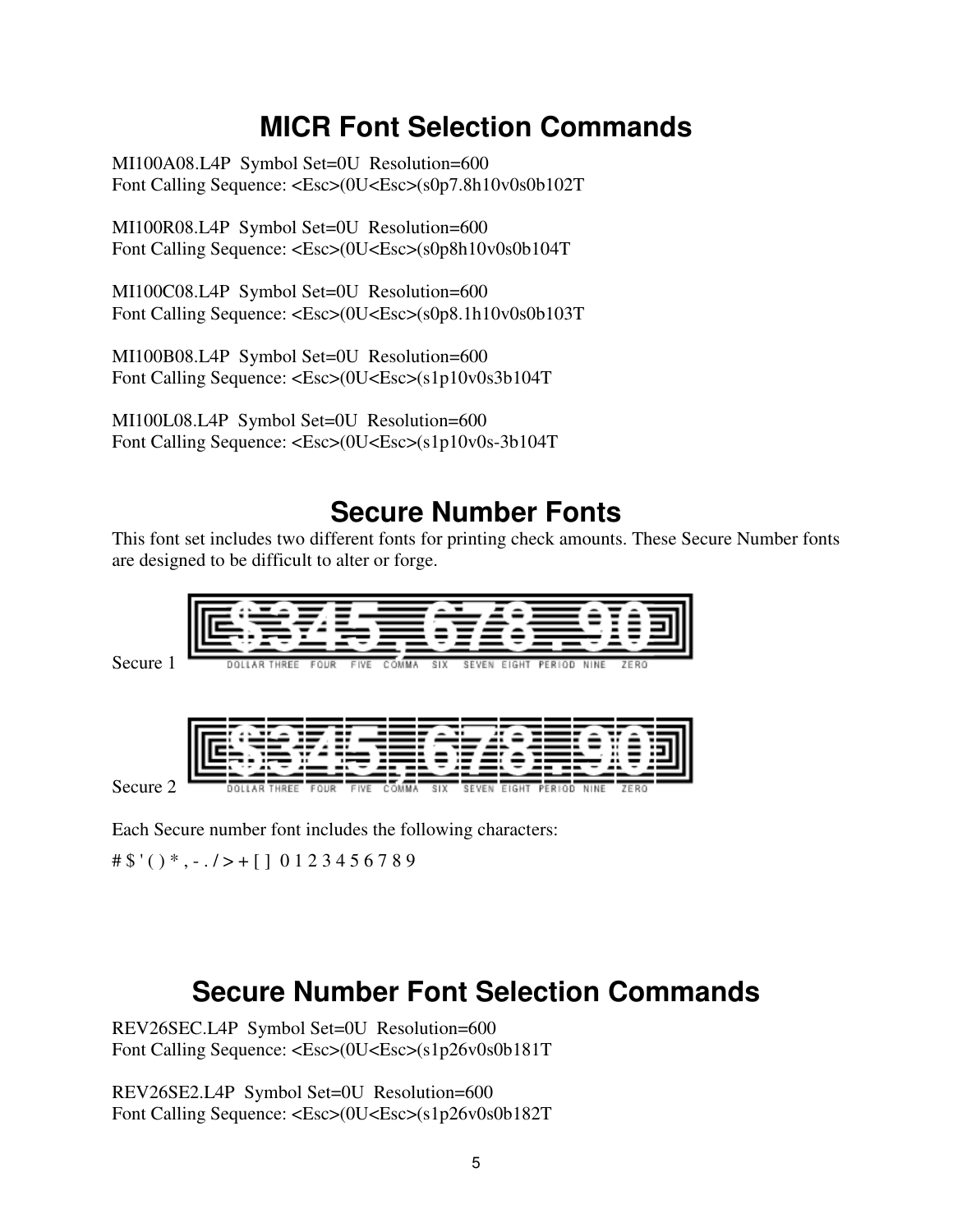REV20SEC.L4P Symbol Set=0U Resolution=600 Font Calling Sequence: <Esc>(0U<Esc>(s1p20v0s0b181T

REV20SE2.L4P Symbol Set=0U Resolution=600 Font Calling Sequence: <Esc>(0U<Esc>(s1p20v0s0b182T

REV13SEC.L4P Symbol Set=0U Resolution=600 Font Calling Sequence: <Esc>(0U<Esc>(s1p13v0s0b181T

REV13SE2.L4P Symbol Set=0U Resolution=600 Font Calling Sequence: <Esc>(0U<Esc>(s1p13v0s0b182T

## MICR Mounted Check Position Gauge Instructions



A MICR gauge verifies that **all** the data printed on your check is accurate and in the proper positions. A MICR gauge is a clear plastic template with a cardboard backer that you position over your check. It will indicate whether or not your MICR encoding line follows the correct spacing, is not skewed, and has the right number of characters. The MICR gauge also shows you the magnetic clear zone, maximum and minimum check widths and heights, offers a decimal inch ruler, plus much more

All U.S. specifications are measured in inches. All Canadian specifications are measured in centimeters (cm).

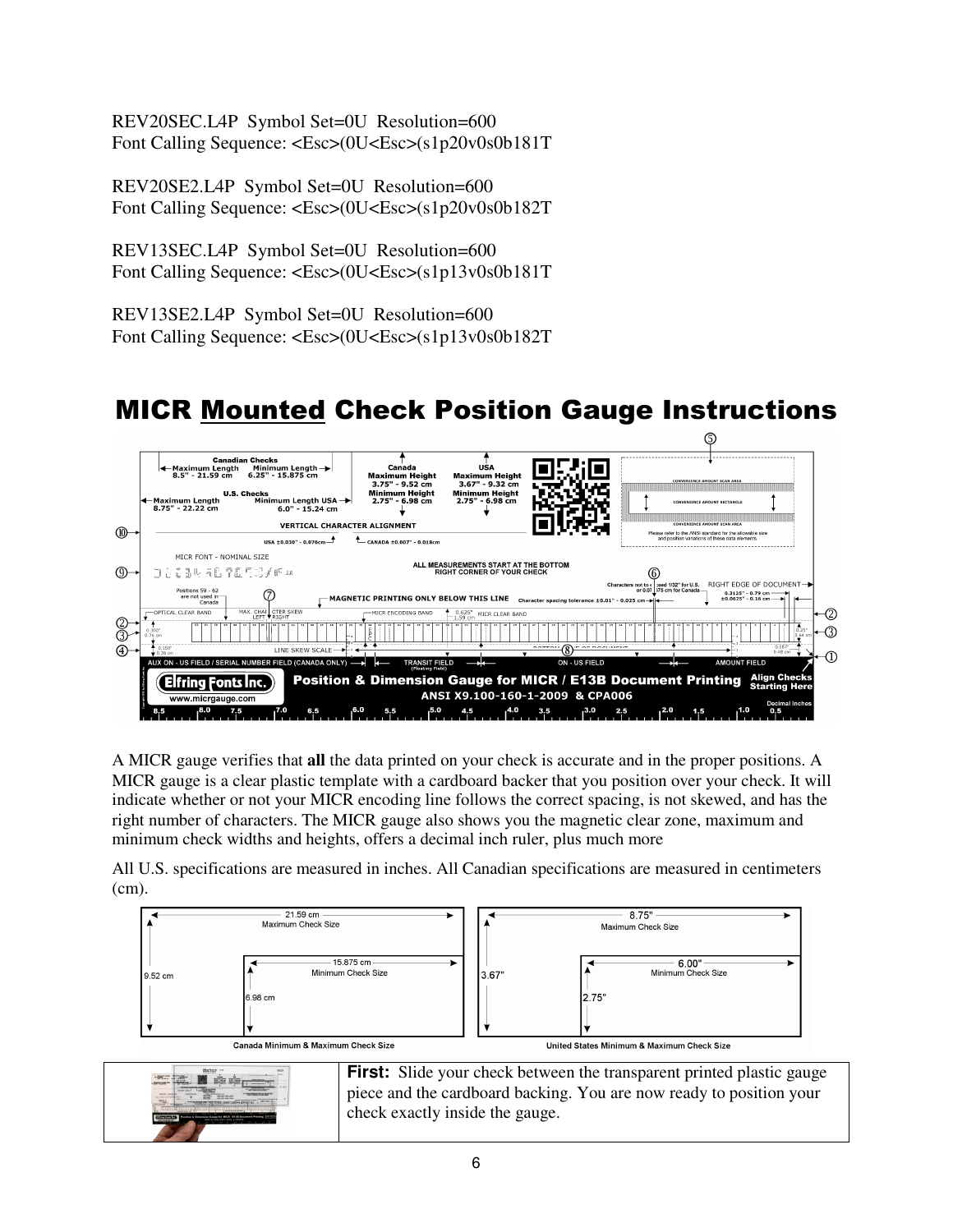| Maximum Holght Maximum Holght<br>3.72" - 9.52 cm 3.47" - 9.32 cm<br><b>PERMIT ARON AVAILABLE</b><br><b><i><u>International contract and most of</u></i></b> | <b>Next:</b> Move your check down until the exact <b>bottom</b> of your check   |
|-------------------------------------------------------------------------------------------------------------------------------------------------------------|---------------------------------------------------------------------------------|
| <b>CONTRACTOR COMPANY</b>                                                                                                                                   | aligns with <b>the top of the black area</b> at the bottom of the gauge.        |
|                                                                                                                                                             | Finally, move your check from right to left until the <b>right side of your</b> |
| Gauge for MICR / E13B Document Printing Also Checks<br>ANSI X9.100-160-1-2009 & CRAOOS<br>$A^{0}$ 45.190-100-1-2009 & CPA009                                | check aligns exactly with the right side of the gauge.                          |

## **1. CHECK ALIGNMENT ALWAYS STARTS AT THE BOTTOM RIGHT CORNER.**

All MICR measurements are made from the bottom **right** corner of your check. **Always base measurements with the gauge from the** *right* **side of your check!** Measurements for items 2 - 7 are made by positioning the check under the clear gauge so that the check's bottom and right edge align with the black bottom area and right edge of the MICR gauge.

#### **2. MICR CLEAR BAND:**

This area extends the full length of the check and 0.625 inches or 1.59 cm up from the bottom edge of the check. It must be **free of** *all* **magnetic ink** other than that used for the MICR / E13-B encoding information

### **3. MICR ENCODING BAND:**

All MICR characters must be printed inside the encoding band located within the clear band. There are 62 character positions broken up into 4 fields: Aux ON-US / Serial Number, Transit, ON-US, and Amount. The **Amount Field** occupies positions 12 - 1, and the **Transit Field** must occupy positions #43 and stop at position #33 unless a floating field is required, ±0.0625 inches (0.16cm). Both the **ON-US Field** and **Auxiliary ON-US Field** are floating fields and may begin and end anywhere within their respective boundaries. The **External Processing Code Field** (EPC), is located between the transit field and the auxiliary on us field. The field location and content are supplied by your financial institution must be followed exactly.

**Canada Only:** CPA 006 update June 30, 2006: The maximum number of characters in the serial number field is twelve (12) digits and two (2) On-Us symbols. This field must end at position 58. Positions 63, 64, & 65 must not be occupied. These positions are only used in the United States.



You need 3/16" (.47625 cm) clear space both above & below the MICR line

### **4. OPTICAL CLEAR BAND:**

This area surrounds the MICR encoding band and extends the entire length of the check. It must be free of all background printing exceeding the optical specification of 0.30 Print Contrast Signal (PCS). Refer to the ANSI MICR specifications for related border information.

### **5. CONVENIENCE AMOUNT SCAN AREA (CASA):**

This rectangle includes the convenience amount clear area (CACA) and the convenience amount rectangle (CAR). Refer to the ANSI specifications for acceptable position and size variations. It is located in the upper right hand side of the MICR gauge.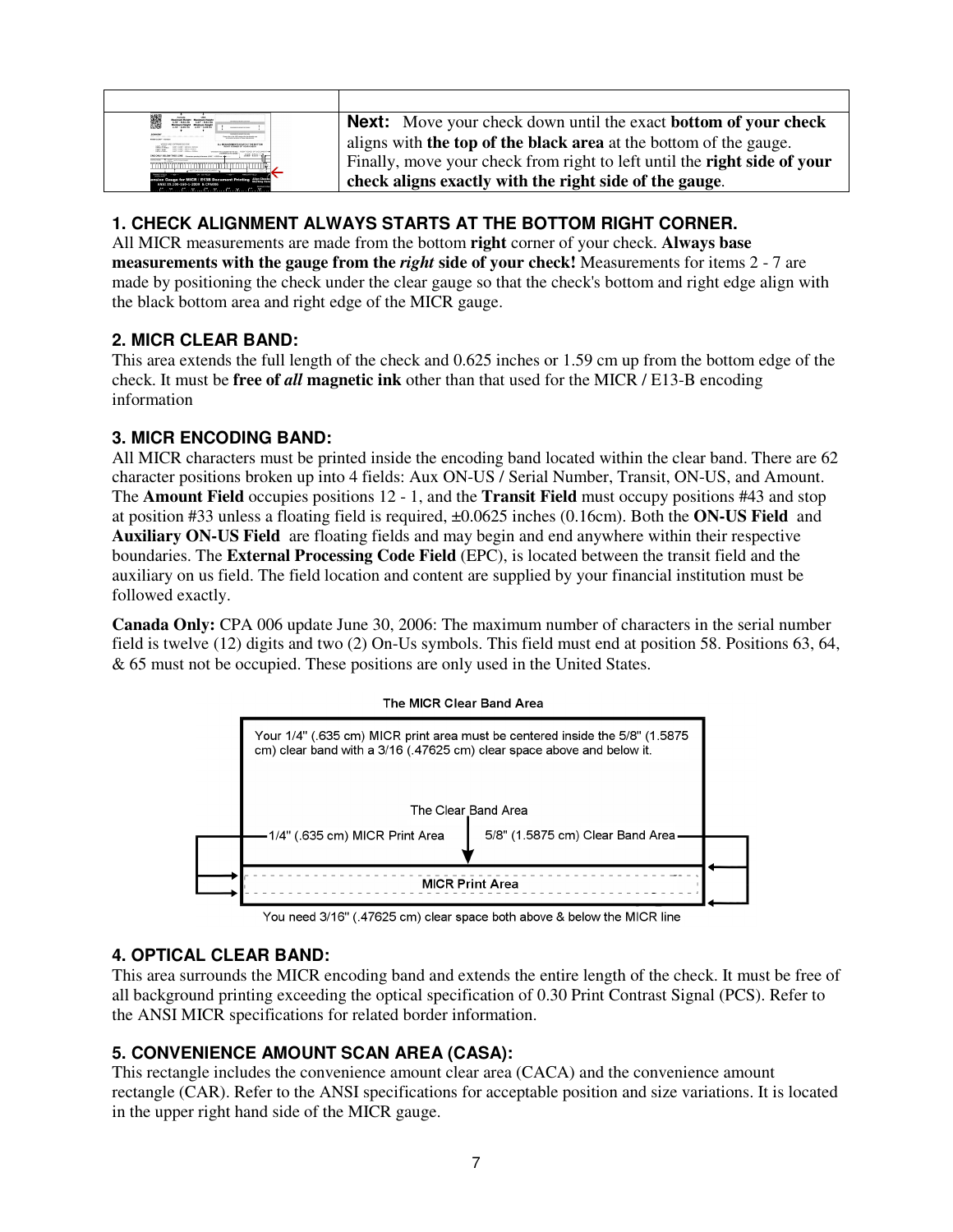## **6. HORIZONTAL CHARACTER TO CHARACTER SPACING:**

Each MICR character must have its **right edge touching the right edge** of the rectangular box it is located in. Each box is exactly 0.125 inches (0.317 cm) ±0.010" (0.025 cm), wide. The check may be shifted horizontally to positions 14 and 15 where possible spacing errors can be checked.

#### **7. CHARACTER SKEW:**

Position the check horizontally under the gauge so that the character in question is in position 54 or 55. If the character is tilted so that it falls outside of either slanted lines, the vertical character skew specification of 1.5 degrees has been exceeded.

#### **8. LINE SKEW:**

Position the check so that the top edges of the MICR characters, excluding the Dash and On-Us symbols, touch the solid horizontal line that marks the top of the clear band. The bottom edge of the check will then bisect the vertical scales, marked in 1/2 degree increments, viewed in positions 6 and 46. The difference between readings of the two scales is the degree of line skew. **Note the maximum line skew is 1.5 degrees.**

#### **9. MICR FONT SIZE:**

Position an outline character over a matching MICR symbol. The MICR character should fit inside the dashed.

### **10. VERTICAL CHARACTER TO CHARACTER ALIGNMENT:**

Position the check under the gauge so that the field to be measured is located over the correct country area *(U.S. or Canada)*. The bottom edges of the characters must be within the dashed boundary lines above and below the solid base line.

## **MICR Line Requirements**

ANSI standards require all checks to have a clear band at their bottom. The only thing allowed in this clear band is a single line of MICR encoding. This clear band has a minimum height of 5/8 of an inch, although 3/4 of an inch is recommended. This clear band must be totally free of any magnetic material, except for the MICR line.

All MICR characters fit on a single line in the clear band. This MICR line has 65 positions, numbered from right to left. (Everything in MICR works backwards {right to left} to what you would expect.) The MICR line must be positioned 3/16 +- 1/16 of an inch from the bottom of the check. The MICR line must start 5/16 +- 1/16 of an inch from the right side of the check. It can come no closer than 1/4 inch to the left side of the check.

Each MICR line of 65 possible positions is broken up into four fields: Amount, On-Us, Transit, and Auxiliary On-Us. A check must have at least three of these fields: Amount, On-Us, and Transit. (Note you normally don't print anything in the amount field.) Commercial checks may have an additional field on the left side, called the auxiliary On-Us field. Some checks may also have an external processing code digit positioned between the Transit and auxiliary On-Us fields.